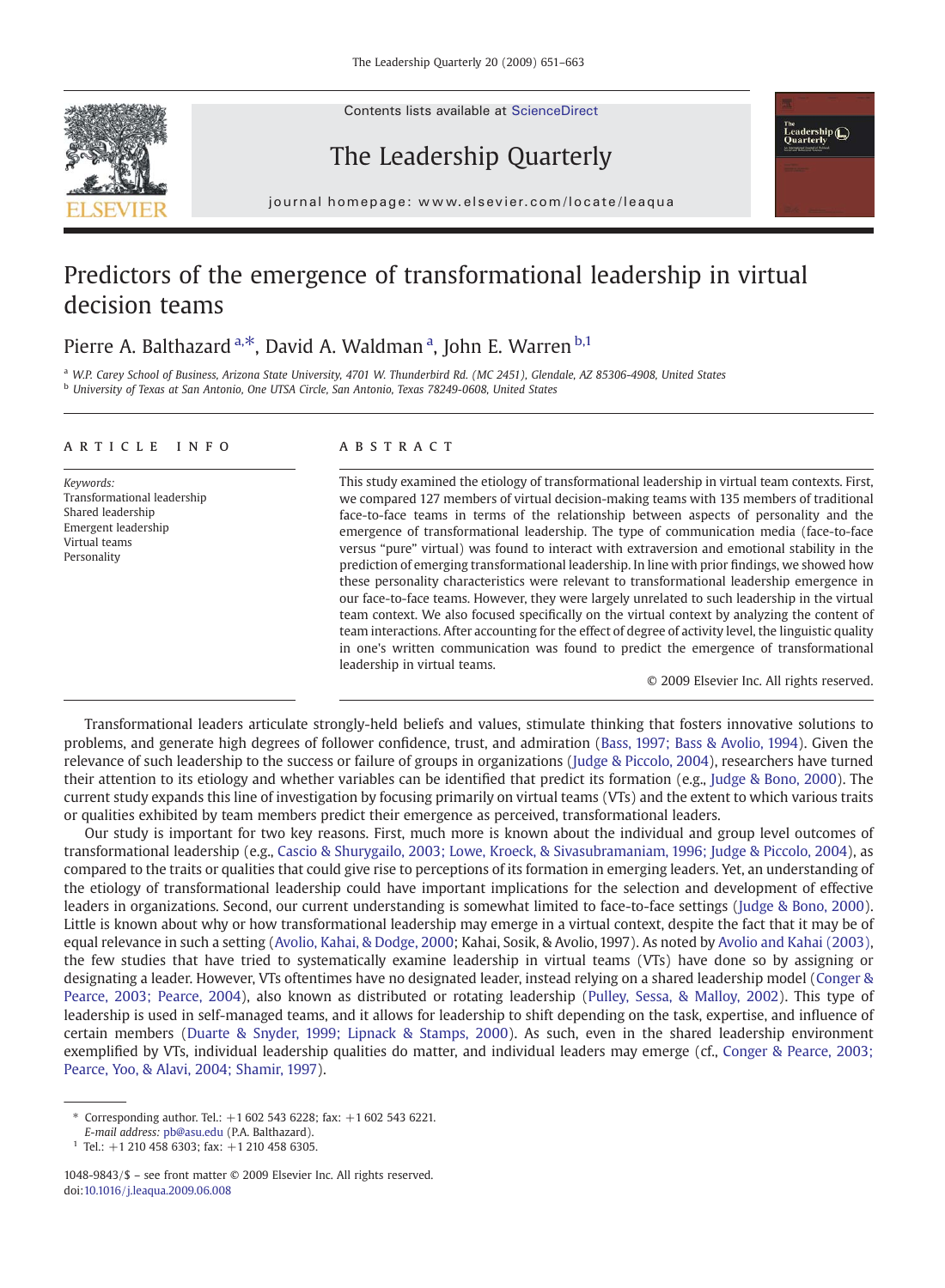Thus, our focus is on the individual emergence of transformational leadership. In sum, our purpose is twofold: (1) to examine the degree to which the five-factor model of personality is predictive of perceived transformational leadership behavior in both virtual and face-to-face settings, and (2) to examine predictors that may be specific to VTs. Our specific focus is on the nascent or formative stages of decision-making teams, and our research context involved student teams engaged in an ethical decisionmaking task. Next, we overview the theoretical basis for our research, followed by the development of hypotheses.

### 1. Predictors of perceptions of transformational leadership in a virtual context

A model of personal qualities that may serve as predictors of emergent transformational leadership in a virtual context is shown in Fig. 1. Two key aspects of the model should be noted. First, the model suggests the potential relevance of trait-based predictors, as well as more behaviorally-oriented variables. Second, although to some degree we consider comparisons with face-to-face groups, our primary focus is on understanding the emergence of transformational leadership perceptions in a virtual context.

[Schneider and Goktepe \(1983\)](#page--1-0) defined emergent leaders as group members who exert significant influence over other members of the group although no formal authority has been vested in them. Leaders emerge through a complex process of role taking and peer perceptual processes (cf. [Seers, 1989; Taggar, Hackett, & Saha, 1999](#page--1-0)). [Arnoff and Wilson \(1985\)](#page--1-0) explained sources of leadership status as either ascribed or achieved. Ascribed sources of status stem from a process whereby readily observable individual differences, such as gender or personality, result in attributions of competency and leadership ability that affect status within a group. Thus, status is ascribed based on implicit theories (ILTs), schemas, or societal stereotypes, with or without accompanying behavioral support. In contrast, achieved sources of status stem from a process whereby valued behaviors and tangible contributions to others or the group result in a person earning status within the group. Thus, as described in [Neubert and](#page--1-0) [Taggar \(2004\)](#page--1-0), leadership emergence can follow two possible pathways in teams: (a) team members are ascribed emergent leader status by means of identifiable individual differences; or (b) team members achieve emergent leader status by fulfilling valued roles within the team and/or providing valued contributions. As described in further detail below, we see both pathways as relevant to the perception of emergent transformational leadership through the information processing of followers.

### 1.1. Information processing and implicit leadership theories

A number of authors have discussed how cognitive information processing is relevant to how individuals make sense of their surroundings, including perceptions of leadership. For example, ILTs and cognitive categorization would suggest that individuals create leadership prototypes in their mental schema and then access those schemas to evaluate information regarding a particular leader. That is, potential leaders are evaluated by others on the basis of beliefs and assumptions that those others have about the characteristics of effective leaders, and specific behavior or actions of the leader are compared against these leadership prototypes ([Lord & Brown, 2001; Lord & Maher, 1991; Offerman, Kennedy, & Wirtz, 1994\)](#page--1-0). Thus, ILTs represent "cognitive frameworks and categorization systems that influence the perception and interpretation of information about leaders" [\(Shamir, 1992](#page--1-0), p. 389). If followers believe that the actions and behaviors exemplify such things as providing vision that is different from the status quo, exuding confidence, and being innovative or showing special capabilities, then they are likely to interpret the leader as being transformational ([Conger & Kanungo, 1987\)](#page--1-0). In short, this matching process provides a means of simplifying the vast array of information or stimuli that a follower may encounter with regard to his/her leader [\(Markus & Zajonc, 1985\)](#page--1-0).

We propose that media type (i.e., virtual versus face-to-face) can affect the behaviors that leaders are able to demonstrate, and in turn, the interpretation of their leadership on the part of followers in a team setting. By definition, a virtual team context involves spatial or geographic dispersion, coupled with technology-mediated communication ([Kozlowski & Bell, 2003; Jarvenpaa](#page--1-0) [& Leidner, 1999\)](#page--1-0). As such, less personal information or cues are likely to be communicated in a virtual team context, as compared to a face-to-face setting (e.g., [Daft, 2008; Zaccaro & Bader, 2003](#page--1-0)). Nevertheless, the findings of [Carlson and Zmud \(1999\)](#page--1-0) would suggest that a virtual context can convey reasonably rich communication if appropriate technology is used.



Fig. 1. Personal qualities in relation to perceptions of emergent transformational leadership in decision teams.